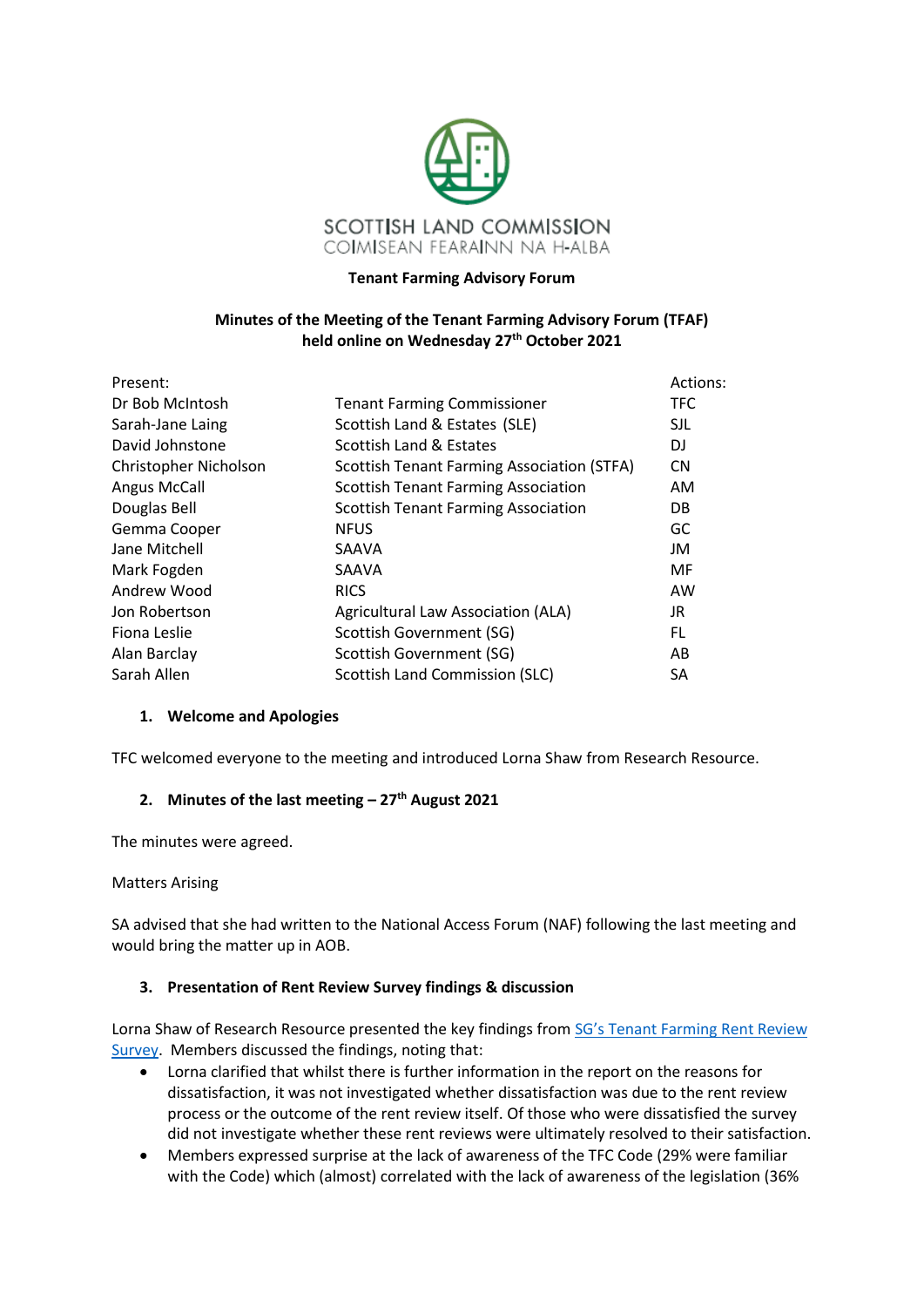were familiar with the legislation). Several members said that it was now good practice to include the TFC Code along with the rent review notice.

- There was recognition that the survey showed that dispute and dissatisfaction was modest and there was discussion around satisfaction being lower when parties were represented by professional agents.
- CN raised a question about the survey sample as 60% of respondents had holdings of <100ha. CN thought that 10% of STFAs membership held tenancies of <100ha and the sample perhaps represented a high proportion of farmers who held a tenancy as a subsidiary to their main owner-occupied business. He suggested that those with tenancies which were not core to their business may be in a better position to walk away from unsatisfactory rent reviews. He suggested there was a risk that the views of larger secure tenants where the tenancy is core to the business could be diluted. SJL noted that the majority of respondents in the survey were secure tenants.
- SJL said that the findings highlighted that familiarity with the rent review process is related to satisfaction, and education support and awareness raising of the process could improve satisfaction.
- TFC noted that the online version of th[e 2016 Act rent review legislation](https://www.legislation.gov.uk/asp/2016/18/part/10/chapter/5) may also be causing confusion over the status of enactment of the legislation.
- AM commented that the survey results show that most rent reviews take place satisfactorily without referencing the legislation, but the backstop of the law has to produce a result that is fair to all parties.

FL informed members that SG intends to repeal the 2016 legislation and put in place new legislation. Her team would be looking to use the recommendations from the TFC's paper on rent reviews and plan to bring a paper to the next TFAF meeting in January.

| Action | SA to circulate TFC Paper on Rent Determination. It was agreed that this was not<br>confidential and could be circulated to wider membership. |
|--------|-----------------------------------------------------------------------------------------------------------------------------------------------|
| Action | FL to bring a paper to TFAF in January on proposals for new rent review<br>legislation.                                                       |

## **5. Member Updates & AOB**

Items 5 and 6 were taken before the presentation on natural capital.

SA updated members on NAF response to issues raised at TFAF. The next meeting of the NAF (with LAFs) is on 25 November and the Secretariat has agreed to informally table the issues that had been raised at TFAF. If TFAF wished the issues to be discussed at the next formal NAF (February) we would need to do this through a NAF member such as NFUS or SLE. SJL offered to table a paper to NAF and would ask SLE's access officer to work with SA to produce a paper highlighting the issues.

| Action | SJL to put SA in touch with SLE Access Officer with the view to producing a paper |
|--------|-----------------------------------------------------------------------------------|
|        | on access issues raised at TFAF for consideration at NAF in February 2022.        |

CN highlighted that carbon codes for some habitats were missing or a long way from completion causing friction between sectors – as some could benefit and others couldn't. TFC suggested this might be addressed in the following presentation.

JM raised an issue concerning succession - a landlord who did not object to a successor on statutory grounds would not know when that successor had taken over. TFC advised that the successor would automatically succeed if the landlord didn't object.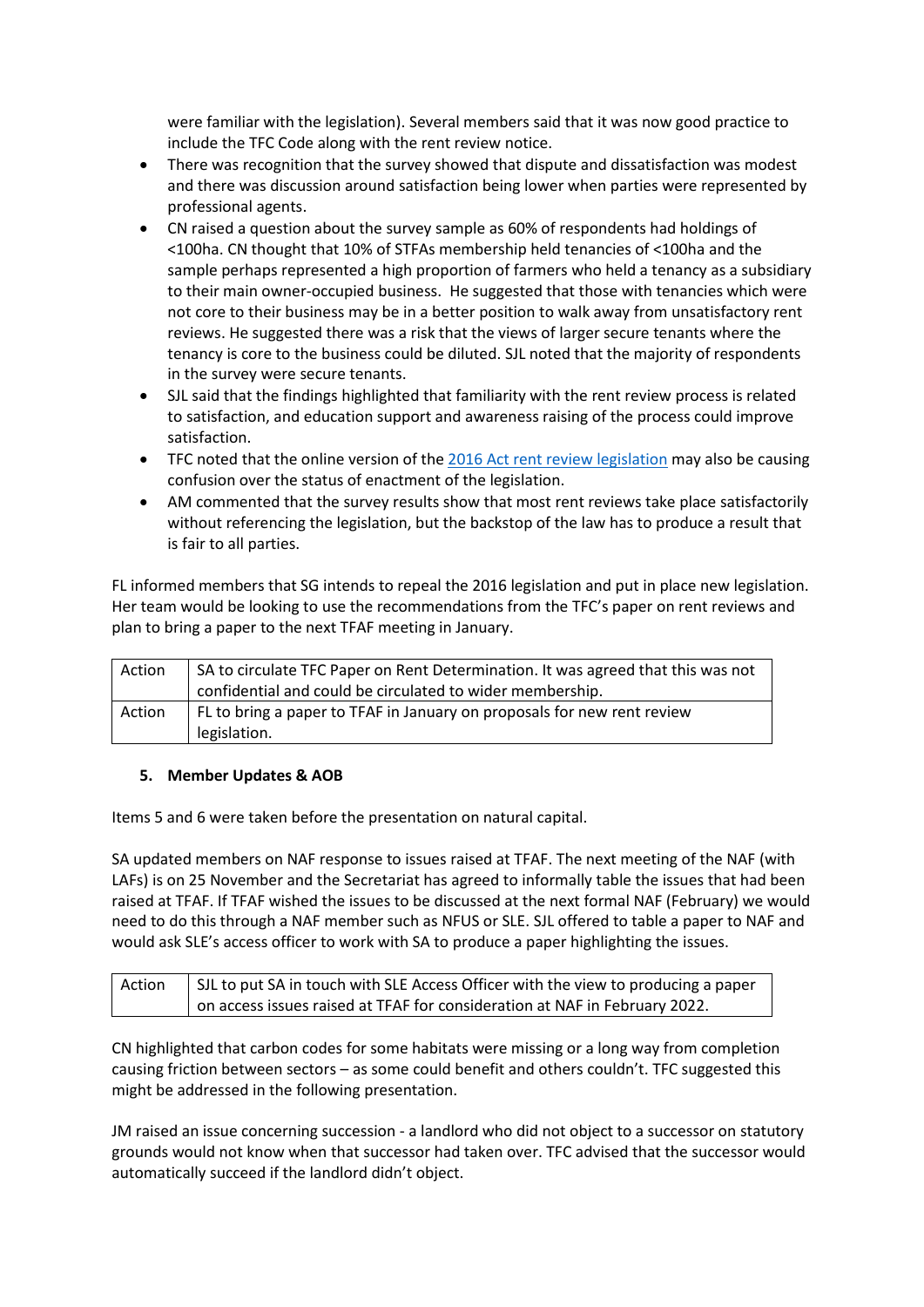JM advised that SAAVA was planning a survey on relinquishment and assignation, working with SA. TFC said this would be useful as he had only received 2 Notices of Intention to Relinquish and it would be good to see if people were quite sensibly using the legislation and TFC Guide as a backstop to informal agreements. TFC noted that the NIRs received to date illustrated the need to provide all information at the outset. The statutory procedures do not allow time for the process to be taken forward without all the necessary information and he advised that NIRs will be returned to applicants if they were incomplete.

FL informed members that one-to-one discussions with stakeholders about the Agriculture Bill had begun. Winter preparedness in relation to Covid had been raised with members. FL's team is involved with contingency plans around potential livestock protests at COP26.

TFC said that he had been asked to prepare a paper and make a presentation to ARIOB on the current consultation. He would like to produce a response with the help of TFAF and asked whether members would copy their responses to him.

| Action | TFC to prepare a paper for ARIOB taking into account the views of TFAF. |
|--------|-------------------------------------------------------------------------|
|        | Members invited to copy their responses to ARIOB consultation to TFC.   |

## **6. Date of next meeting**

Members agreed to meet in January, SA to canvass for dates. Some members expressed a preference to continue meetings online but it was agreed that a meeting in person once per year would be good.

## **4. Presentation on natural capital/carbon markets & discussion**

Andy Turnbull (AT), Bidwells Head of Natural Capital & Sustainable Investment joined the meeting at 3pm along with James MacKessack-Leitch from SLC. After Andy's presentation on natural carbon trading, the following points were discussed:

- AT clarified that action is required to trade carbon credits, for example peatlands are required to be restored or woodlands created. This varies in other countries, e.g., in California or NZ carbon can be traded for existing woodlands but they do require to be managed differently than at present. The UK carbon codes will therefore not apply without additionality. Carbon finance generally meets 15% of costs, which can include professional fees, income foregone and ongoing management.
- There is speculation that community benefit may be derived from carbon similar to the renewable energy sector – AT suggested that this is misguided as renewables have a significantly higher, and annual, income stream.
- Carbon trading involves a long-term (30-100 year) commitment and the risk sits with the seller to deliver. There is no obligation for an incoming landowner to take on a carbon contract agreed by the seller. Standard security will need to be considered. The obligation is on the original carbon seller to deliver the carbon and land prices are ultimately likely to reflect carbon burdens.
- AT advised that recent increases in land values are due to investors taking a different view of how that land could be used  $-$  e.g., forestry. The increase in the value of timber is also driving land values and highly productive forestry plantations are viable without the carbon credits. Good soils which can grow a commercial timber crop still have a higher financial return than native woodland, even when taking carbon credits into consideration. Producing